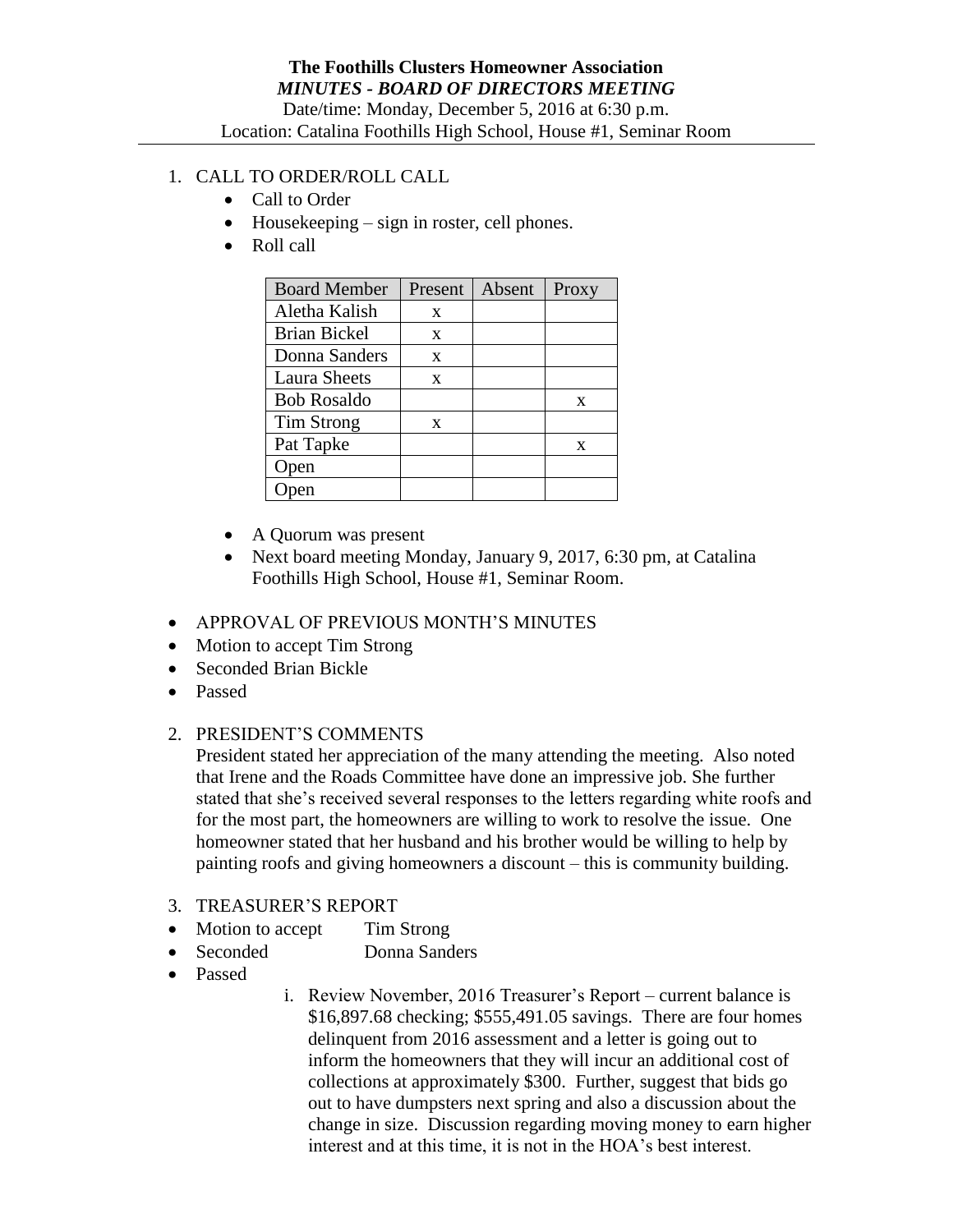- ii. Motion to amend yearly assessment for 2017 to \$237 by Brian Bickel; Seconded by Tim Strong; motion passed.
- iii. Preparation of 2017 budget not discussed

## 4. COMMITTEE REPORTS

- Architectural Control Committee with CC&R Enforcement
	- i. Appoint chairperson still on hold, Frank will look into this possibility after discussion with Aletha and Bob. At this time, the board will make decisions regarding architectural changes.
	- ii. Update on pending items
		- a. White Roofs- received notice that 17 of the 18 homes received the letter and most are in process of resolving with board input.
		- b. 3732 E. Guthrie Mountain non-compliant fence meeting to be held with outside mediator to resolve.
		- c. 3845 E. Mount Kimball stand-alone car cover in process to have the cover removed – does not have the timeframe.
		- d. 3450 E. Marshall Gulch retroactive review
		- e. 3800 E. Gibbon Mountain new application
		- f. Untidy condition of property located at 3501 E. Guthrie Mountain.
	- iii. 3577 E. Nugget Canyon Place new application to replace existing asphalt driveway with pavers dated 11/20/16. No expansion of boundaries.
- Landscape & Roads Committee
	- i. Roads report Irene Barg presented the committee's report with copies of the letter sent to CPE Consultants – meeting to be held in January. Discussion about the scope of the project. Motion to continue with Option 4 by Frank Karnauskas, seconded by Donna Sanders, passed.

Tim Strong had Ana Olivares, Deputy Director of Pima County Department of Transportation speak. She informed us that it is possible to possibility gain Evans Mountain and Ventana Canyon Roads as part of the HOA however, she did state that then the county would not maintain the roads that they would not maintain the signage, and that public safety may not be active. She did suggest another alternative and that is that the HOA request a permit to allow us to redo the roads at our expense – they would insure that the materials were correct, that we could just mill and fill to the current specs, and that they would continue to be liable. She further thought that the Board of Supervisors might waive the permit fee however it could cost \$5,000 for the abandonment process. She stated that the estimate for Evans and Ventana is \$368,000 and her engineer suggested that the estimate for the private roads is \$763,000. She stated the only advantage would be that the volume would be larger therefore, may save some cost overall. Further discussion is necessary.

A question regarding the edges and potholes on the county roads are still a concern – Ana says to submit the request so that the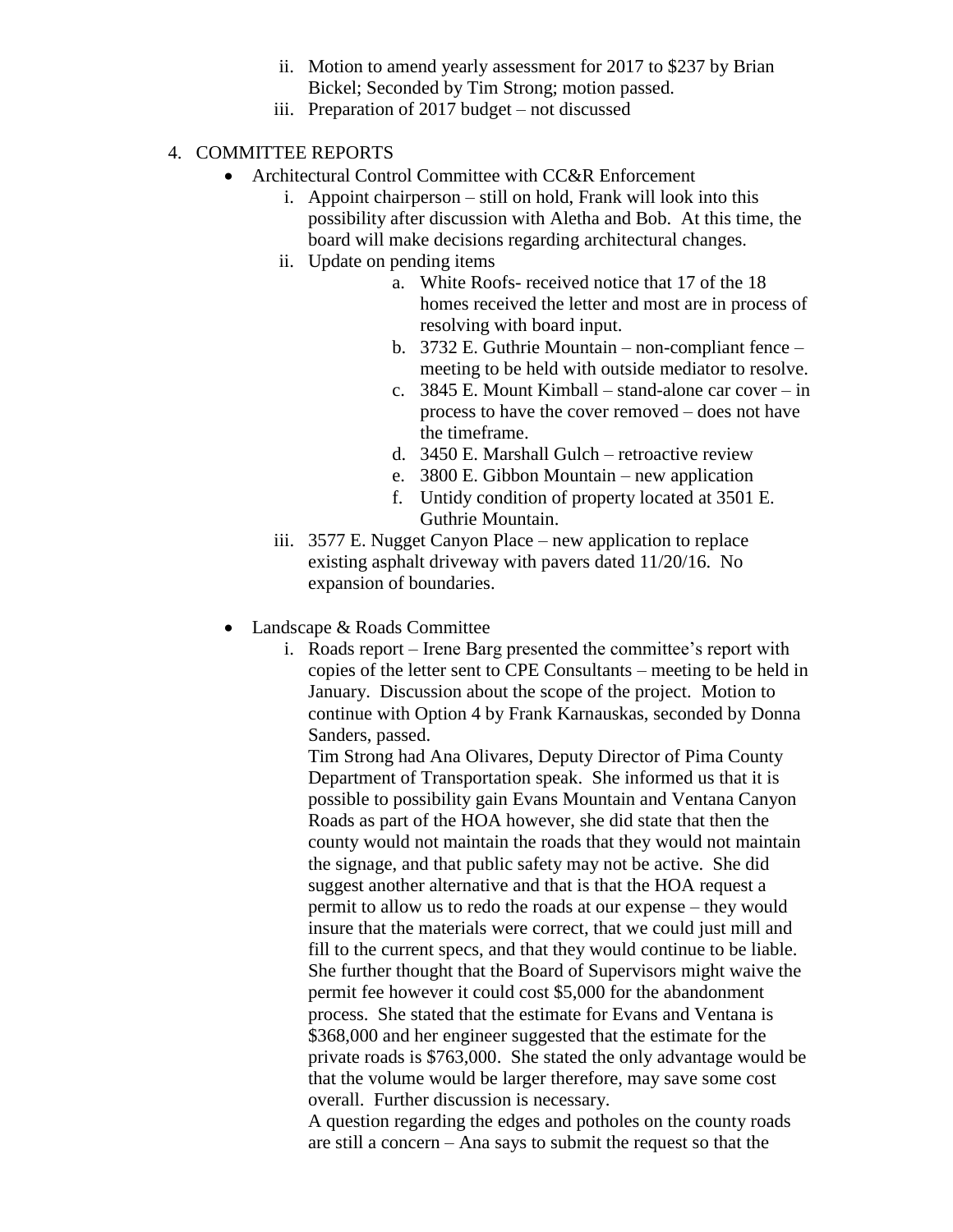county can add it to the list – stating that it helps the county when we call in as they can't have eyes everywhere.

ii. Landscape

Irene stated that the lights on the west side are a problem again and is looking into getting the people out to fix them.

- Business Process Committee
	- i. Review Table of Voting Requirements (emailed To Board members on  $11/21/16$ ) – suggest that we bring this to attorney to insure that it's correct and we can continue with the work that Tim, Douglas, and Brian have been working on CC&R and hope to have something to present to the attorney by February. Roadmap to Road Financing is on hold until we know what we need.
- Communications Committee
	- i. No report
- Finance Committee
	- i. Financial feasibility study nothing until we know what we need.
- Welcoming Committee
	- i. No report
- 5. OLD BUSINESS
	- i. Questionnaire removed at this time for more pressing needs
	- ii. Review committee job descriptions and goals tabled at this time.
	- iii. Annual meeting with attorney proposed for January, 2016.
	- iv. Status of Administrative Assistant cannot hire.
	- v. Status of write in candidates to serve on the Board Frank Karnauskas has accepted the task as board member and Irene Barg has returned to the board.
	- vi. Status of Board member to act as liaison to the attorney is Frank working with Bob Newcomb to grasp the breath of this role. Frank was asked to inform the attorney that we need a new contract.
	- vii. Reminder that the  $10<sup>th</sup>$  annual Beat Back Buffelgrass Day is Saturday, January 21, 2017. Sign up to volunteer at [www.PAGregion.com/buffelgrass](http://www.pagregion.com/buffelgrass) or if someone wants to be the Foothills Clusters contact person/group coordinator you can get in touch with B.J. Cordova, Membership & Communications Director.
- 6. NEW BUSINESS
	- i. Begin the process to empower the board to hire a management firm to manage the administrative affairs of the Foothills Clusters HOA. Set a special meeting for late January or February 6, 2017 (the regularly scheduled Board meeting) for the purpose of obtaining approval to hire a management company and